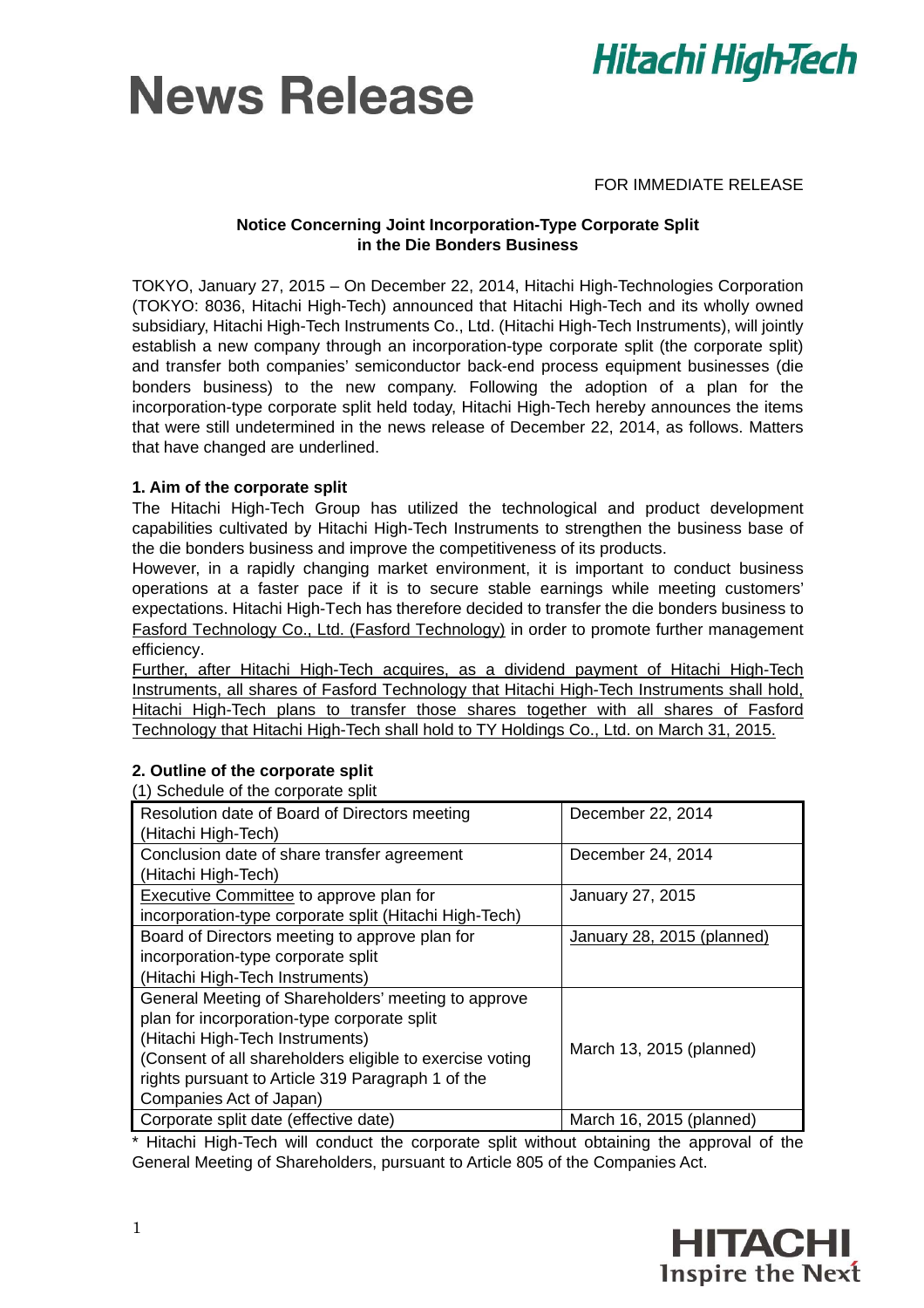

## (2) Corporate split method

The corporate split will be a joint incorporation-type corporate split with Hitachi High-Tech and Hitachi High-Tech Instruments as the splitting companies in the incorporation-type corporate split and Fasford Technology to be jointly established by both companies as the company incorporated through the incorporation-type corporate split.

### (3) Details of allotments related to the corporate split

In the corporate split, Fasford Technology will issue 2,000 common shares and allocate and deliver 650 shares to Hitachi High-Tech and 1,350 shares to Hitachi High-Tech Instruments. In the corporate split, Hitachi High-Tech Instruments will deliver all 1,350 common shares received from Fasford Technology to Hitachi High-Tech as a dividend payment.

(4) Handling of stock acquisition rights and bonds with stock acquisition rights accompanying the corporate split

Not applicable.

(5) Capitalization changes accompanying the corporate split Not applicable.

#### (6) Succession of rights and obligations

Fasford Technology will succeed to the assets and liabilities and other rights and obligations pertaining to the businesses of Hitachi High-Tech and Hitachi High-Tech Instruments as of the effective date, as set forth in the joint plan for the incorporation-type corporate split dated January 28, 2015.

### (7) Prospect for fulfillment of obligations

It has been determined that no obstacles exist to the certain fulfillment by Hitachi High-Tech, Hitachi High-Tech Instruments, and Fasford Technology of their obligations on and after the effective date of the corporate split.

|                                               | Splitting company in<br>the<br>incorporation-type<br>corporate split | Splitting company in<br>the<br>incorporation-type<br>corporate split | Company<br>incorporated through<br>the<br>incorporation-type<br>corporate split<br>(Plan at the time of<br>incorporation) |
|-----------------------------------------------|----------------------------------------------------------------------|----------------------------------------------------------------------|---------------------------------------------------------------------------------------------------------------------------|
| $(1)$ Name                                    | Hitachi<br>High-Technologies<br>Corporation                          | Hitachi High-Tech<br>Instruments Co., Ltd.                           | <b>Fasford Technology</b><br>Co., Ltd.                                                                                    |
| (2) Location                                  | $1 - 24 - 14$<br>Nishi Shimbashi,<br>Minato-ku, Tokyo                | $1 - 6$<br>Menuma-nishi.<br>Kumagaya-shi,<br>Saitama Prefecture      | 610-5<br>Shimoimasuwa,<br>Minami Alps-shi,<br>Yamanashi<br>Prefecture                                                     |
| (3) Name and<br>position of<br>representative | Masao Hisada,<br>President and<br><b>Chief Executive</b><br>Officer  | Katsuhiro Kawasaki,<br>President                                     | Hideto Fujiwara,<br>President                                                                                             |

### **3. Outline of the companies involved in the corporate split**

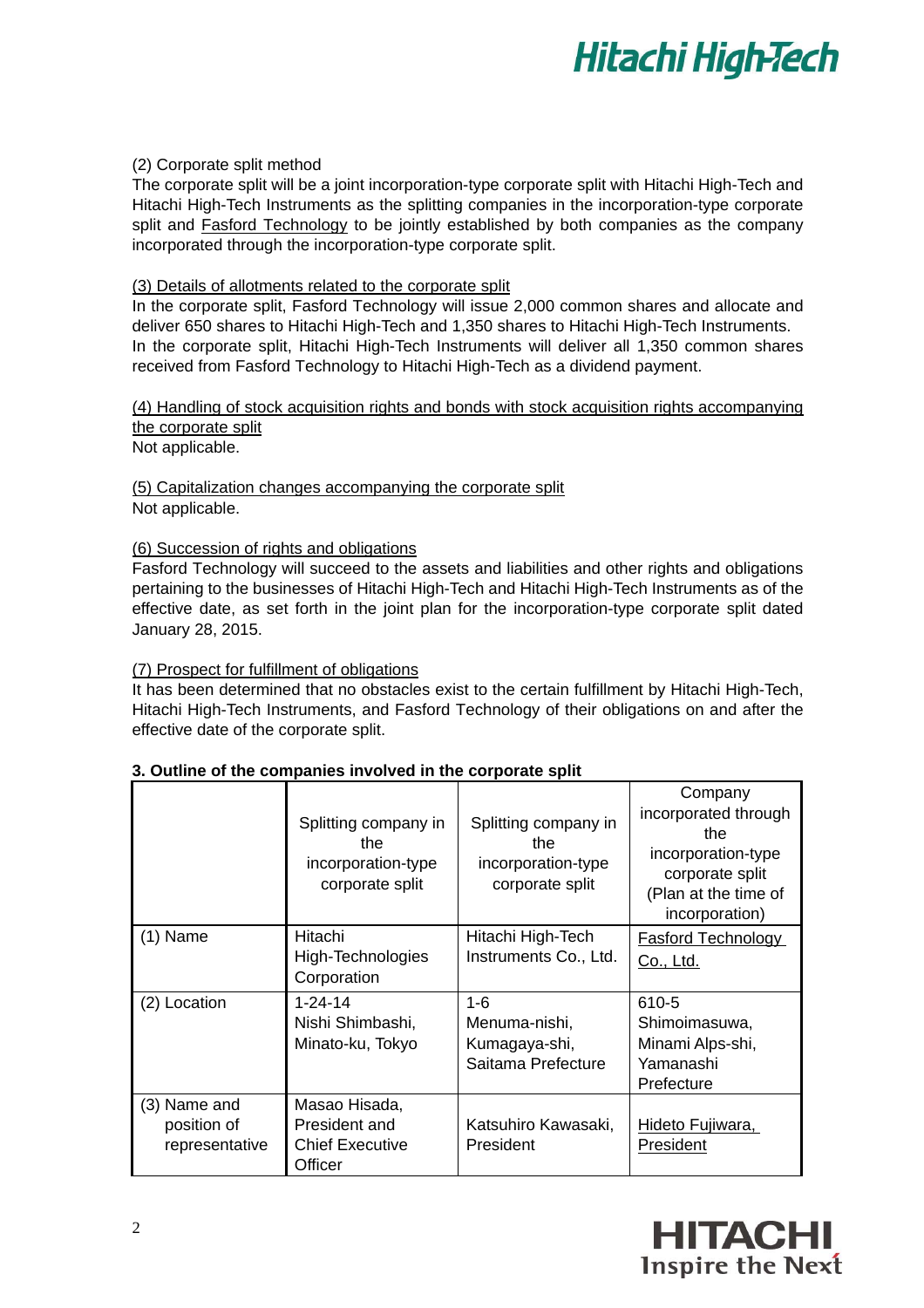

| (4) Business<br>activities                                 | Design, manufacture<br>and sale of Electronic<br>Device Systems,<br>Fine Technology<br>Systems, and<br>Science & Medical<br>Systems, and sales<br>of Industrial & IT<br>Systems and<br><b>Advanced Industrial</b><br>Products                                                                                                                                                                       | Design, manufacture,<br>sale, repair,<br>maintenance, and<br>other services<br>related to<br>semiconductor<br>manufacturing<br>equipment | Design, manufacture,<br>sale, repair,<br>maintenance, and<br>other services<br>related to<br>semiconductor<br>manufacturing<br>equipment |
|------------------------------------------------------------|-----------------------------------------------------------------------------------------------------------------------------------------------------------------------------------------------------------------------------------------------------------------------------------------------------------------------------------------------------------------------------------------------------|------------------------------------------------------------------------------------------------------------------------------------------|------------------------------------------------------------------------------------------------------------------------------------------|
| (5) Capital                                                | ¥7,938 million                                                                                                                                                                                                                                                                                                                                                                                      | ¥450 million                                                                                                                             | ¥100 million                                                                                                                             |
| (6) Date of                                                | April 12, 1947                                                                                                                                                                                                                                                                                                                                                                                      | December 1, 1994                                                                                                                         | March 16, 2015                                                                                                                           |
| establishment                                              |                                                                                                                                                                                                                                                                                                                                                                                                     |                                                                                                                                          |                                                                                                                                          |
| (7) Number of                                              | 137,738,730                                                                                                                                                                                                                                                                                                                                                                                         | 9,000                                                                                                                                    | 2,000                                                                                                                                    |
| issued shares<br>(8) Annual                                | March 31                                                                                                                                                                                                                                                                                                                                                                                            | March 31                                                                                                                                 | March 31                                                                                                                                 |
| settlement date                                            |                                                                                                                                                                                                                                                                                                                                                                                                     |                                                                                                                                          |                                                                                                                                          |
|                                                            |                                                                                                                                                                                                                                                                                                                                                                                                     |                                                                                                                                          |                                                                                                                                          |
| (9) Major<br>shareholders<br>and<br>shareholding<br>ratios | - Hitachi, Limited.<br>51.64%<br>- The Master Trust<br>Bank of Japan, Ltd.<br>(Trust Account)<br>3.11%<br>- Japan Trustee<br>Service Bank, Ltd.<br>(Trust Account)<br>3.06%<br>- Hitachi<br>High-Technologies<br>Corp.'s<br>Shareholding<br>Association<br>1.46%<br>- NOMURA BANK<br>(LUXEMBOURG)<br>S.A. S/A NOMURA<br><b>MULTI CURRENCY</b><br><b>JAPAN STOCK</b><br><b>LEADERS FUND</b><br>1.19% | - Hitachi<br>High-Technologies<br>Corporation<br>100%                                                                                    | - Hitachi<br>High-Technologies<br>Corporation<br>32.5%<br>- Hitachi High-Tech<br>Instruments Co.,<br>Ltd.<br>67.5%                       |
|                                                            | (10) Financial status and business results for the previous fiscal year                                                                                                                                                                                                                                                                                                                             |                                                                                                                                          |                                                                                                                                          |
|                                                            | (In millions of yen unless specified otherwise)                                                                                                                                                                                                                                                                                                                                                     |                                                                                                                                          |                                                                                                                                          |
|                                                            | Hitachi<br>High-Technologies<br>Corporation<br>(Consolidated)                                                                                                                                                                                                                                                                                                                                       |                                                                                                                                          | Hitachi High-Tech Instruments Co., Ltd.                                                                                                  |
| Account                                                    | March 31, 2014                                                                                                                                                                                                                                                                                                                                                                                      |                                                                                                                                          | March 31, 2014                                                                                                                           |
| settlement date                                            |                                                                                                                                                                                                                                                                                                                                                                                                     |                                                                                                                                          |                                                                                                                                          |
| Net assets                                                 | 272,968                                                                                                                                                                                                                                                                                                                                                                                             |                                                                                                                                          | (9,672)                                                                                                                                  |
| Total net assets                                           | 494,934                                                                                                                                                                                                                                                                                                                                                                                             |                                                                                                                                          | 8,196                                                                                                                                    |

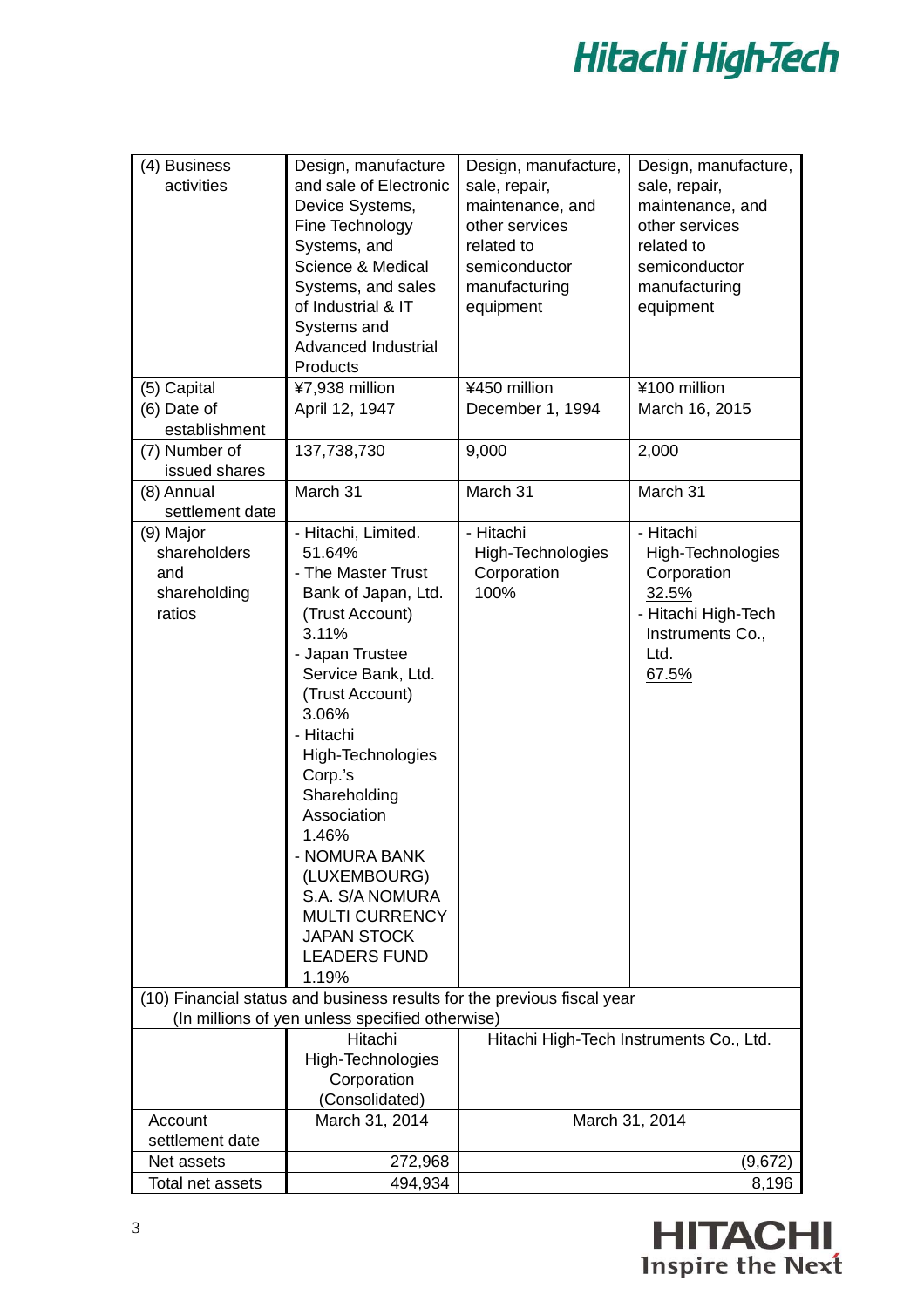

| Net assets per<br>share $(*)$ | 1,981.00 | (1,074,652.49) |
|-------------------------------|----------|----------------|
| Net sales                     | 639,116  | 11,425         |
| Operating income              | 30,431   | (894)          |
| Ordinary income               | 31,102   | (937)          |
| Net income                    | 18,032   | (628)          |
| Net income per<br>share $(4)$ | 131.11   | (69, 797.65)   |

## **4. Overview of business division to be split off**

(1) Business activities of division to be split off

Hitachi High-Tech's sales function and design, manufacture, and service functions of Hitachi High-Tech Instruments in the die bonders business.

### (2) Business results of division to be split off (Fiscal year ended March 31, 2014)

| Hitachi High-Technologies Corporation |                     |         | (Unit: million yen) |
|---------------------------------------|---------------------|---------|---------------------|
|                                       | Results of division | Total   | Ratio               |
|                                       | to be split off (A) | (B)     | (A)/(B)x100         |
| Sales                                 | 7.580               | 390,806 | 1.9%                |

| Hitachi High-Tech Instruments Co., Ltd. |                     |        | (Unit: million yen) |
|-----------------------------------------|---------------------|--------|---------------------|
|                                         | Results of division | Total  | Ratio               |
|                                         | to be split off (A) | ΈB,    | (A)/(B)x100         |
| Sales                                   | 6.604               | 11.425 | 57.8%               |

## (3) Assets and liabilities to be split off (Fiscal year ended March 31, 2014)

| Hitachi High-Technologies Corporation |            | (Unit: million yen)        |            |
|---------------------------------------|------------|----------------------------|------------|
| Assets                                |            | Liabilities                |            |
| <b>Item</b>                           | Book value | Item                       | Book value |
| Current assets                        | 1,328      | <b>Current liabilities</b> | 955        |
| Fixed assets                          | 0          | <b>Fixed liabilities</b>   | 60         |
| Total                                 | 1,328      | Total                      | 1,015      |

| Hitachi High-Tech Instruments Co., Ltd. |            |                            | (Unit: million yen) |
|-----------------------------------------|------------|----------------------------|---------------------|
| Assets                                  |            | Liabilities                |                     |
| ltem                                    | Book value | Item                       | Book value          |
| <b>Current assets</b>                   | 1,257      | <b>Current liabilities</b> | 736                 |
| Fixed assets                            | 1.412      | <b>Fixed liabilities</b>   | 490                 |
| Total                                   | 2,668      | Total                      | 1,226               |

The monetary amounts of the assets and liabilities to be transferred will be decided after adjusting for changes up to the preceding day of the corporate split.

## **5. Status of Hitachi High-Tech and the newly incorporated company after the corporate split**

After the corporate split, the following details of Hitachi High-Tech will remain unchanged: name, location, name and position of representative, business activities (except for the business that is subject to the corporate split), capital and account settlement date. For the newly incorporated company, please refer to "3. Outline of the companies involved in the corporate split" for information about the name, location, name and position of representative, business details, capital and account settlement date.